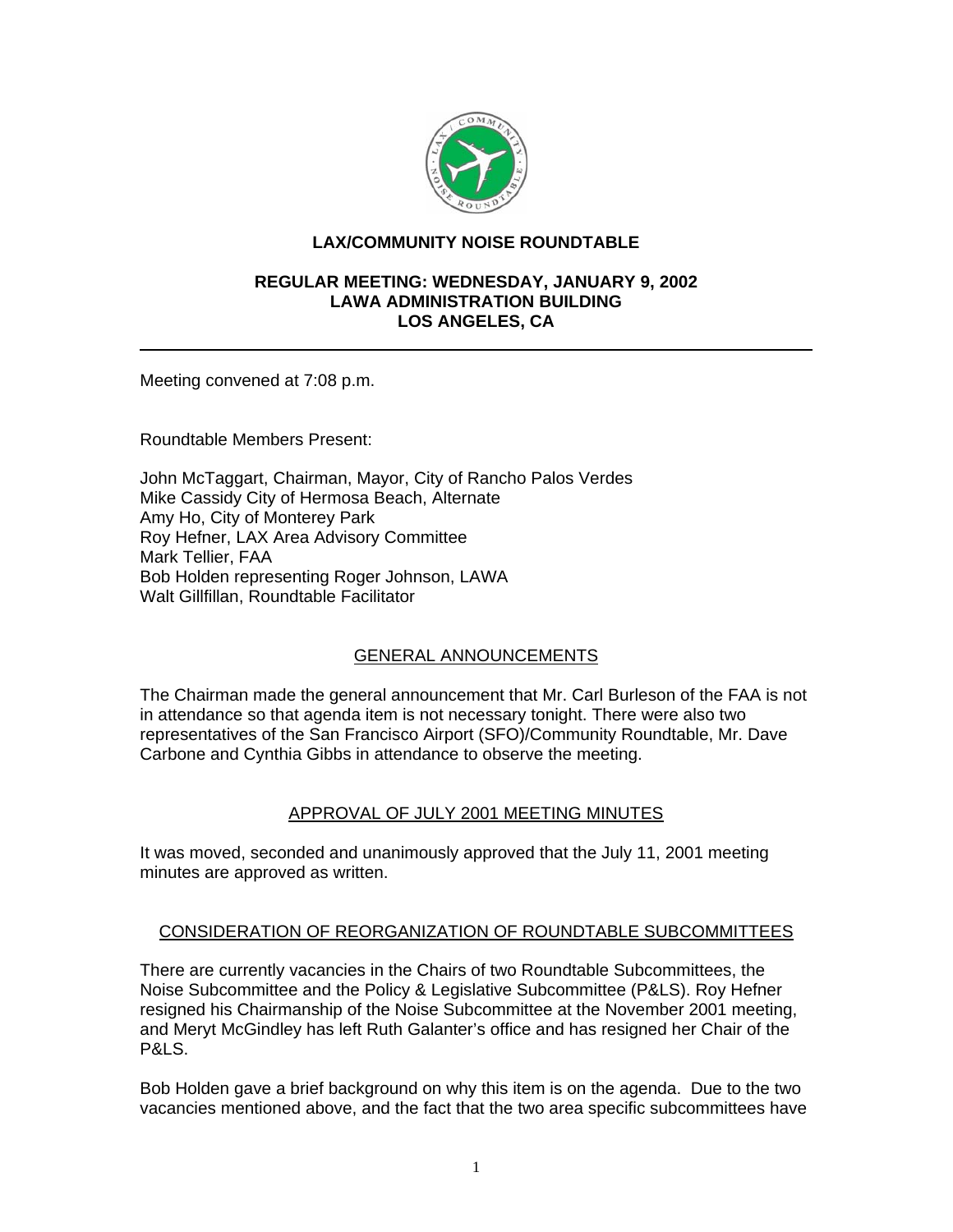never met and are duplicative, LAWA is recommending the North Side and South Side subcommittees be disbanded, the Noise Subcommittee and Flight Track Data Subcommittee (FTDS) be combined into a Technical Subcommittee and the P&LS remain as is. LAWA's position is that as a result of the post-Sept. 11th financial and staffing problems of the Department, LAWA can provide a higher degree of service to the full Roundtable and two subcommittees as opposed to the five existing subcommittees. After discussion it was decided that the North Side and South Side Subcommittees be suspended, the FTDS and P&LS be classified as ad hoc subcommittees which will meet when they need to consider an issue, and the Noise Subcommittee be made into a standing subcommittee. It is also suggested that the Chairpersons of the subcommittees should be elected officials.

The issue of Roundtable by-laws was raised and discussed. Roy Hefner and Bob Holden of LAWA will get together and finalize the proposed by-laws and submit them to the Roundtable at its next meeting for consideration and action.

# PROGRESS REPORT ON THE WORKPLAN

LAWA staff handed out two reports regarding east departures during Over Ocean Operations (OOO), and an updated in-flight procedures compliance report. Walt Gilfillan stated that these reports need a cover memo referencing the specific Workplan Item number and various summations of the data. A general discussion of the problem of east departures during OOO followed and how best to eliminate them. The FAA's representative Mark Tellier stated that the primary consideration for that agency is operational safety, and that a pilot-in-command has the absolute authority to request an east departure at any time, even during daytime hours when the airport is in Westerly Operations. The FAA must grant that departure if it safe to do so. The airport can only try to meet with the airlines and attempt to obtain a voluntary agreement to cease the east departures, or it must prepare and to submit to the FAA for approval a comprehensive and costly study known as a Part 161 Study. LAWA estimates that such a study would take about 5 years and cost around \$5 to \$6 million, and there are no guarantees that the FAA will approve the study. LAWA had started the Part 161 process last summer but the post-Sept. 11<sup>th</sup> financial condition of LAWA put the project on hold.

Walt Gilfillan then led a discussion of the need for reprioritizing the Workplan in light of LAWA's staffing shortage. He also stated that the Roundtable has accomplished a lot of the Workplan to date including the CAEP-5 (Stage 4 aircraft) letter, letters taking a position on two federal bills, the FAA Noise Policy letter, the work of the FTDS, and the low frequency noise issue. The Roundtable approved a reprioritization of the Workplan at a future meeting.

### DISCUSSION OF FUTURE ROUNDTABLE MEETING SCHEDULE

There was a discussion of future the future meeting schedule. Roy Hefner would like the Roundtable meetings held monthly. Other members wanted to keep the meeting schedule as is, every other month. Bob Holden of LAWA stated that due to numerous other commitments LAWA would have a great deal of difficulty in supporting monthly Roundtable meetings, the various subcommittee meetings and the commitments at the